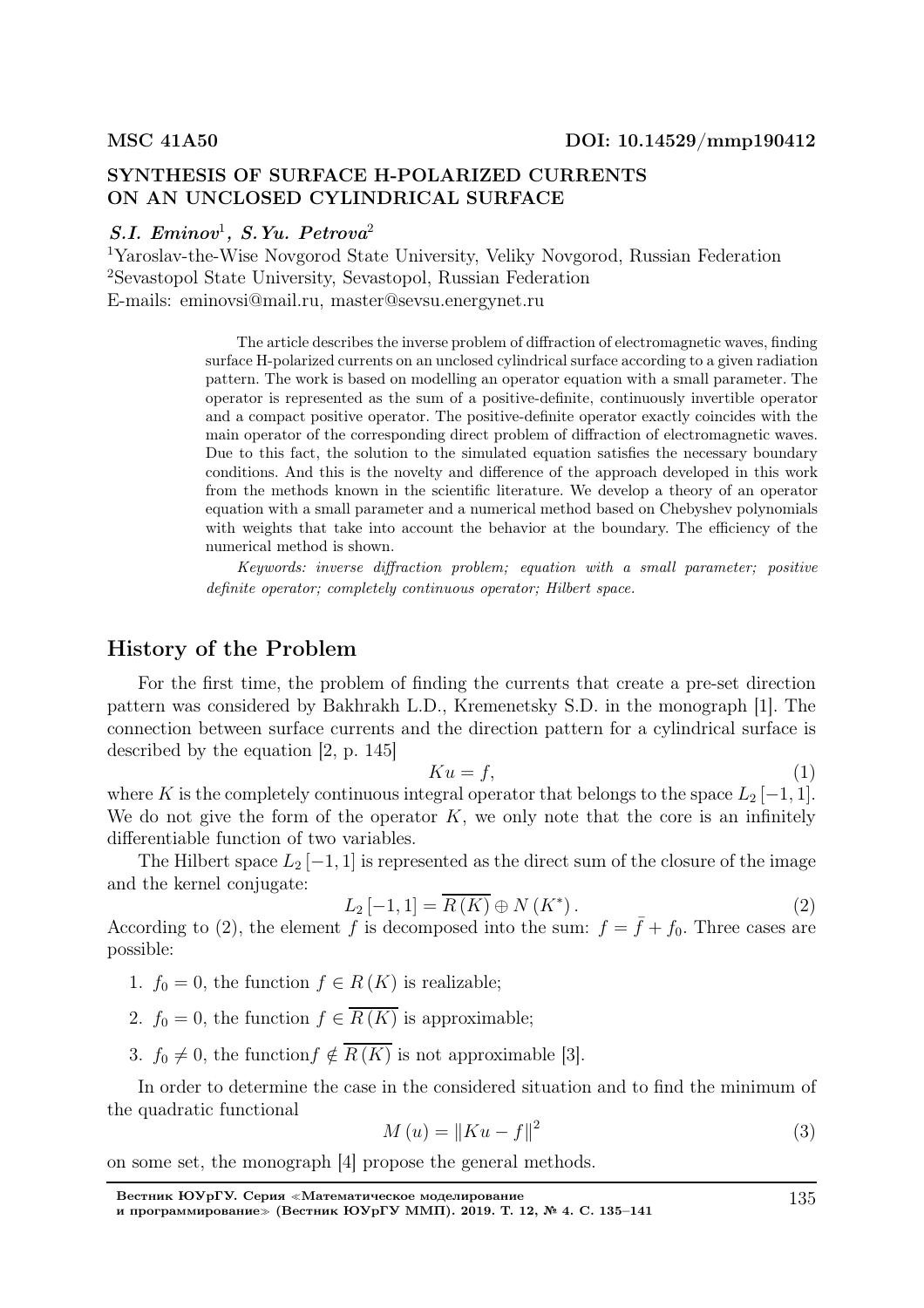#### 1. Statement of the Problem

It is necessary to find a function with the given properties. And if the inverse problem of synthesis of surface currents on a cylindrical surface is solving, then it is necessary that the currents have the same properties as the currents in the direct problem. To this end, we involve the equation of the direct problem considered in [5]:

$$
(Au) (\tau) + (Ku) (\tau) \equiv \frac{1}{\pi} \frac{\partial}{\partial \tau} \int_{-1}^{1} u(t) \frac{\partial}{\partial t} \ln \frac{1}{|\tau - t|} dt + \int_{-1}^{1} K(\tau, t) u(t) dt = f(\tau), -1 \le \tau \le 1,
$$

where A is a positive definite operator.

The carrier of the properties of surface currents is the operator A. The operator  $K: H_A \to L_2[-1,1],$  where  $H_A$  is the energy space of a positive definite operator A. Recall that the scalar multiplication and the norm in  $H_A$  are determined by the formulas, considered in [6]:

$$
[u, v] = (Au, v), [u]^2 = (Au, u).
$$

This paper essentially uses the following fundamental result obtained in the paper [7].

**Theorem 1.** The operator  $A^{-1}$  is defined on the dense set  $L_2$  [-1, 1] and is completely continuous. The operator is defined on in and is completely continuous.

## 2. Theoretical Study of Approximmability

The problem of finding the minimum of the functional (3) is unstable [4]; therefore, we introduce into consideration the quadratic functional with a small parameter

$$
N(u) = \alpha (Au, u) + || Ku - f||^{2}, u \in D(A),
$$
\n(4)

where  $D(A)$  is the domain of the operator A,  $\alpha$  is a small parameter. The Euler equation for the functional (4) has the form

$$
\alpha Au + K^* Ku = K^* f. \tag{5}
$$

As shown in the paper [8, 10], the minimum of functional (4) is achieved precisely on solutions to equation (5). Equation of the direct diffraction problem (4), equation with a small parameter (5), and the equation of the inverse problem, have the same structure. Apply the operator  $A^{-1}$  to equation (5), and obtain the equivalent equation

$$
\alpha u + A^{-1} K^* K u = A^{-1} K^* f. \tag{6}
$$

Further, each solution to equation (5) is also a solution to equation (6). A solution to equation  $(6)$  may not belong to the domain of definition of the operator A. Such solutions are called generalized solutions. With this proviso, equations (5) and (6) are equivalent.

Equation (5) is considered in the Hilbert space  $H_A$ . As a consequence of Theorem 1, we obtain that the operator  $T = A^{-1}K^*K$  is completely continuous in  $H_A$ . In addition, the operator T is positive:  $[A^{-1}K^*Ku, u] = (K^*Ku, u) = (Ku, Ku) \geq 0$  and therefore selfadjoint [9, p. 352]. In the Hilbert space  $H_A$ , a self-adjoint completely continuous operator has a complete system of orthonormal eigenfunctions:

$$
A^{-1}K^*K\psi_n = \lambda_n^2 \psi_n, n = 1, 2, ..., \lambda_n^2 > 0,
$$
\n(7)

$$
A^{-1}K^*K\psi'_m = 0, m = 1, 2, \dots
$$
\n(8)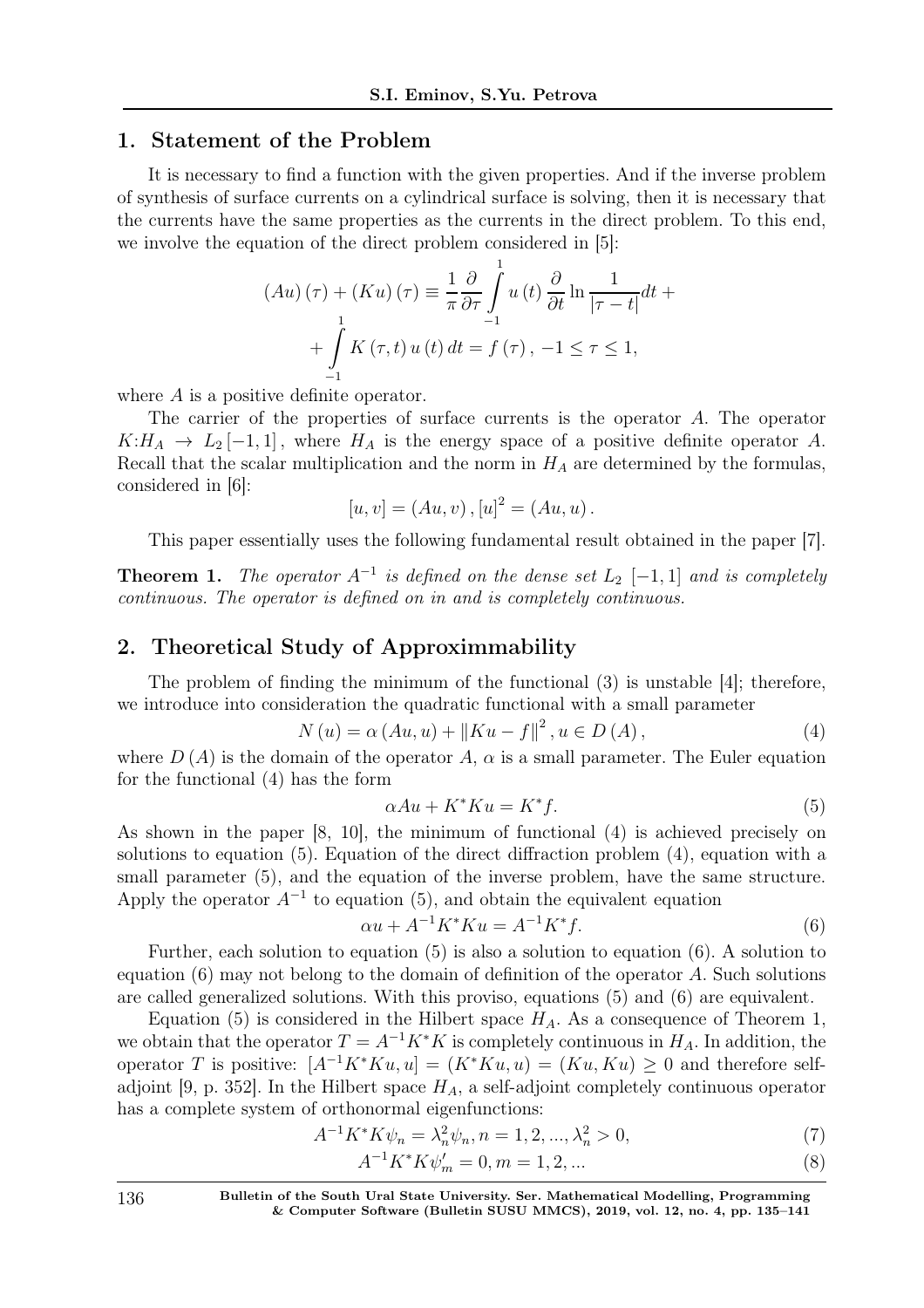**Theorem 2.** The system of functions  $M = \{\psi_n, n = 1, 2, ...\} \cup \{\psi_m', m = 1, 2, ...\}$  is also complete in the space  $L_2$  [−1, 1].

*Proof.* Let  $f \in L_2$  [−1, 1] be an element, which is orthogonal to all functions from the set  $M: (f, \psi_n) = 0, (f, \psi_m) = 0.$  Consider the preimage  $A^{-1}f \in H_A$ . We have  $[A^{-1}f, \psi_n] =$  $(AA^{-1}f, \psi_n) = (f, \psi_n) = 0$ . By the same reason,  $[A^{-1}f, \psi'_m] = 0$ . Hence, an element  $A^{-1}f$  is orthogonal to  $H_A$  a complete set, i.e.  $A^{-1}f = 0$ . Then  $f = 0$ .

$$
\qquad \qquad \Box
$$

From this theorem we derive following statement

**Theorem 3.** 1) The system of functions  $K\psi_n$ ,  $n = 1, 2, \dots$ , is complete and orthogonal in the space  $\overline{R(K)} \subset L_2[-1,1]$ . 2) Equality is fair. These equalities are correct K  $/\psi'_m =$  $0, m = 1, 2, \dots$ 

**Theorem 4.** To implement the function f, i.e.  $Ku \in R(K)$  necessary to satisfy the inequality

$$
\sum_{n} \left| \frac{(f, K\psi_n)}{\lambda_n^2} \right|^2 < +\infty,\tag{9}
$$

and if  $Ku \in \overline{R(K)}$ , then inequality (9) is also a sufficient condition.

*Proof.* If  $f$  is implemented, then there is such an element

$$
u = \sum_{n} \left( u, \psi_n \right) \psi_n + \sum_{m} \left( u, \psi'_m \right) \psi'_m \tag{10}
$$

that  $f = Ku$ . Then

$$
\frac{(f, K\psi_n)}{\lambda_n^2} = \frac{(Ku, K\psi_n)}{\lambda_n^2} = (u, \psi_n).
$$

From here, with considering the Bessel inequality in the Hilbert space, we obtain (9). We prove the sufficiency. If inequality (9) realized, then the formula

$$
u = \sum_{n} \frac{(f, K\psi_n)}{\lambda_n^2} \psi_n
$$

defines some element of the space  $H_A$ . Since the operator K is continuous, the system  $K\psi_n, n = 1, 2, ...$  is complete in the space  $R(K) \subset L_2[-1,1]$ , and the condition  $f = \overline{f}$ holds, we have

$$
||f - Ku||^{2} = ||\bar{f} - Ku||^{2} = \lim_{n \to +\infty} \left||\bar{f} - \sum_{k=1}^{n} \frac{(\bar{f}, K\psi_{k})}{\lambda_{k}^{2}} K\psi_{k} \right||^{2} = 0.
$$

Let us turn to the Euler equation (6). Using the proper decomposition (10) and Theorem 3, we find a solution to the equation with a small parameter:

$$
u_{\alpha} = \sum_{n} \frac{(f, K\psi_n)}{\alpha + \lambda_n^2} \psi_n.
$$
 (11)

и программирование<sup>≫</sup> (Вестник ЮУрГУ ММП). 2019. Т. 12, № 4. С. 135–141

137

 $\Box$ 

Вестник ЮУрГУ. Серия <sup>≪</sup>Математическое моделирование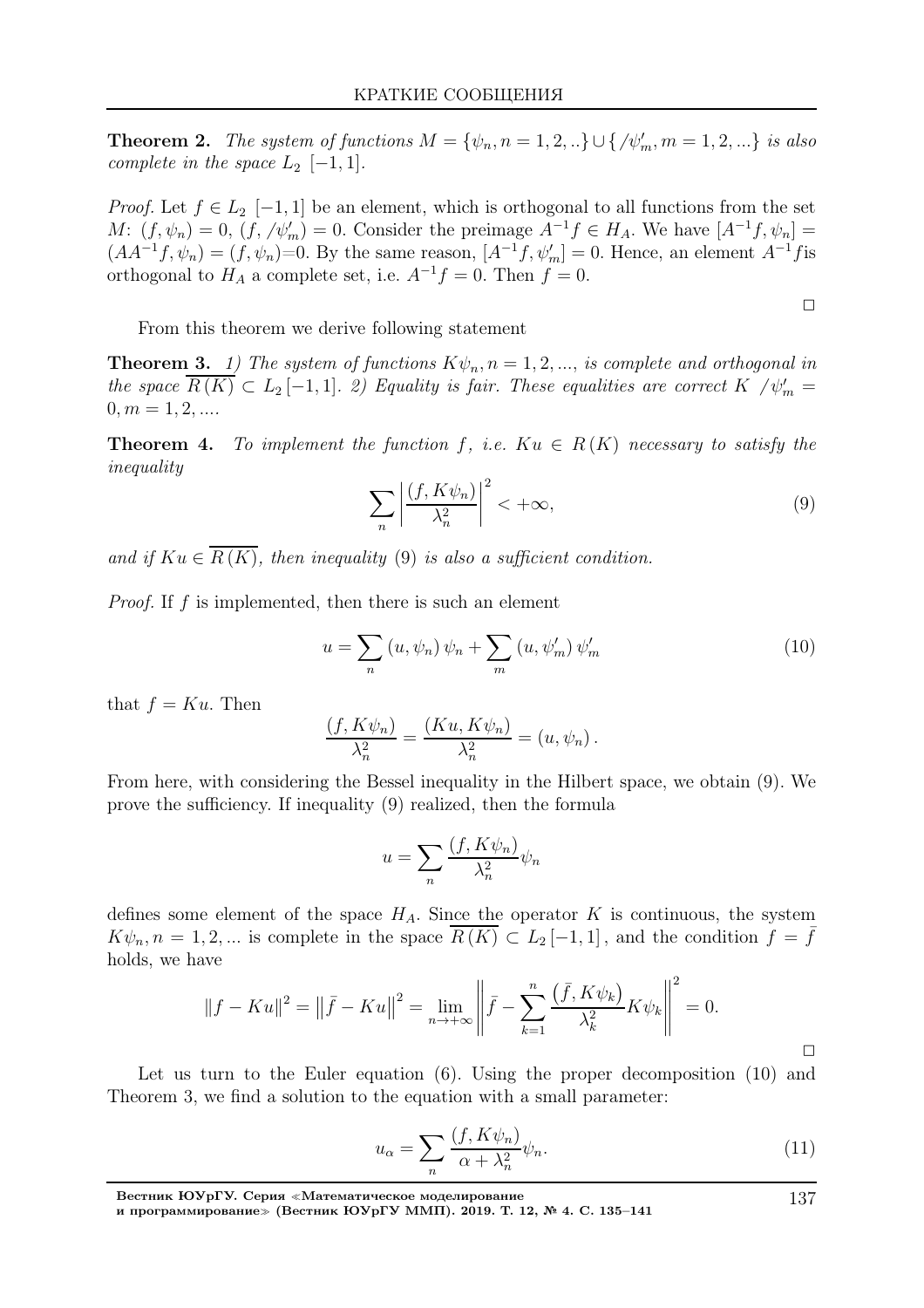By dint of (11), we find the norm in the energy space and the residual:

$$
\xi(\alpha) = [u_{\alpha}]^{2} = \sum_{n} \left| \frac{(f, K\psi_{n})}{\alpha + \lambda_{n}^{2}} \right|^{2},
$$
\n(12)

$$
\chi(\alpha) = \|K u_{\alpha} - f\|^2 = \sum_{n} \left| \frac{\alpha}{\alpha + \lambda_n^2} \right|^2 |(f, K \psi_n)| + \|f_0\|^2.
$$
 (13)

From formulas (12) and (13) it follows that the norm function  $\xi(\alpha)$  decreases monotonically, and the residual  $\chi(\alpha)$  increases monotonically. If  $\lim \chi(\alpha) = 0$  and  $\lim \xi (\alpha) < +\infty$  with  $\alpha \to 0+$  then the function is realizable; if  $\lim \chi (\alpha) = 0$  and  $\lim \xi (\alpha) = +\infty$ , then the function is not realizable, but is approximable; finally, if  $\lim \chi(\alpha) > 0$ , then the function is not approximable. The following theorem is a consequence of Theorem 4.

**Theorem 5.** If  $0 < r_0^2 < \lim \xi(\alpha)$ , then the functional (2) reaches a minimum on the set  $[u]^2 \leq r_0^2$ , at that at a single point.

## 3. Example of Numerical Algorithm

We do not know the eigenfunctions  $\psi_n/\psi'_m$ , therefore, to solve the Euler equation (5), we use functions that are used to solve the direct problem [7], namely, the system of functions

$$
\varphi_n(\tau) = \sqrt{\frac{2}{\pi n}} \sin\left[n \arccos(\tau)\right] = \sqrt{\frac{2}{\pi n}} \sqrt{1 - \tau^2} U_n(\tau), n = 1, 2, 3, ..., \tag{14}
$$

here  $(\cdot, \cdot)$  means the scalar product in  $L_2$  [−1, 1], and  $U(\tau)$  is the Chebyshev polynomials of the second kind  $U_1(\tau) = 1$ ,  $U_2(\tau) = 2\tau$ ,  $U_3(\tau) = 4\tau^2 - 1$ ,...

This one is full and orthonormal

$$
[\varphi_n, \varphi_m] = (A\varphi_n, \varphi_m) = \begin{cases} 1, m = n, \\ 0, m \neq n, \end{cases}
$$
 (15)

then it is an orthonormal basis of space  $H_A$  [7].

In addition, the basis functions  $\varphi_n(\tau)$  satisfy the Meixner condition on the edge: the basis functions tend to zero according to the law  $\varphi_n(\tau) = \text{const} \cdot \sqrt{1-\tau}$  when  $\tau \to 1$  (the radiation point approaches the edge). And the basis functions tend to zero as  $\varphi_n(\tau) =$ const  $\sqrt{1+\tau}$  when  $\tau \to -1$  (the point of radiation approaches the other edge).

An approximate solution to equation (6) is countuened in the form

$$
u(\tau) = \sum_{n=1}^{N} c_n \varphi_n(\tau).
$$
 (16)

We substitute (16) into (5) and multiply by basis functions  $\varphi_1, \varphi_2, ..., \varphi_N$  scalarly in the space  $H_A$ . Considering equality (15), we obtain a system of linear algebraic equations

$$
\alpha c_n + \sum_{m=1}^{N} c_m K_{mn} = f_n, n = 1, 2, ..., N.
$$
 (17)

where  $K_{mn} = (K^*K\varphi_m, \varphi_n) = (K\varphi_m, K\varphi_n)$ ,  $f_n = (K^*f, \varphi_n) = (f, K\varphi_n)$ .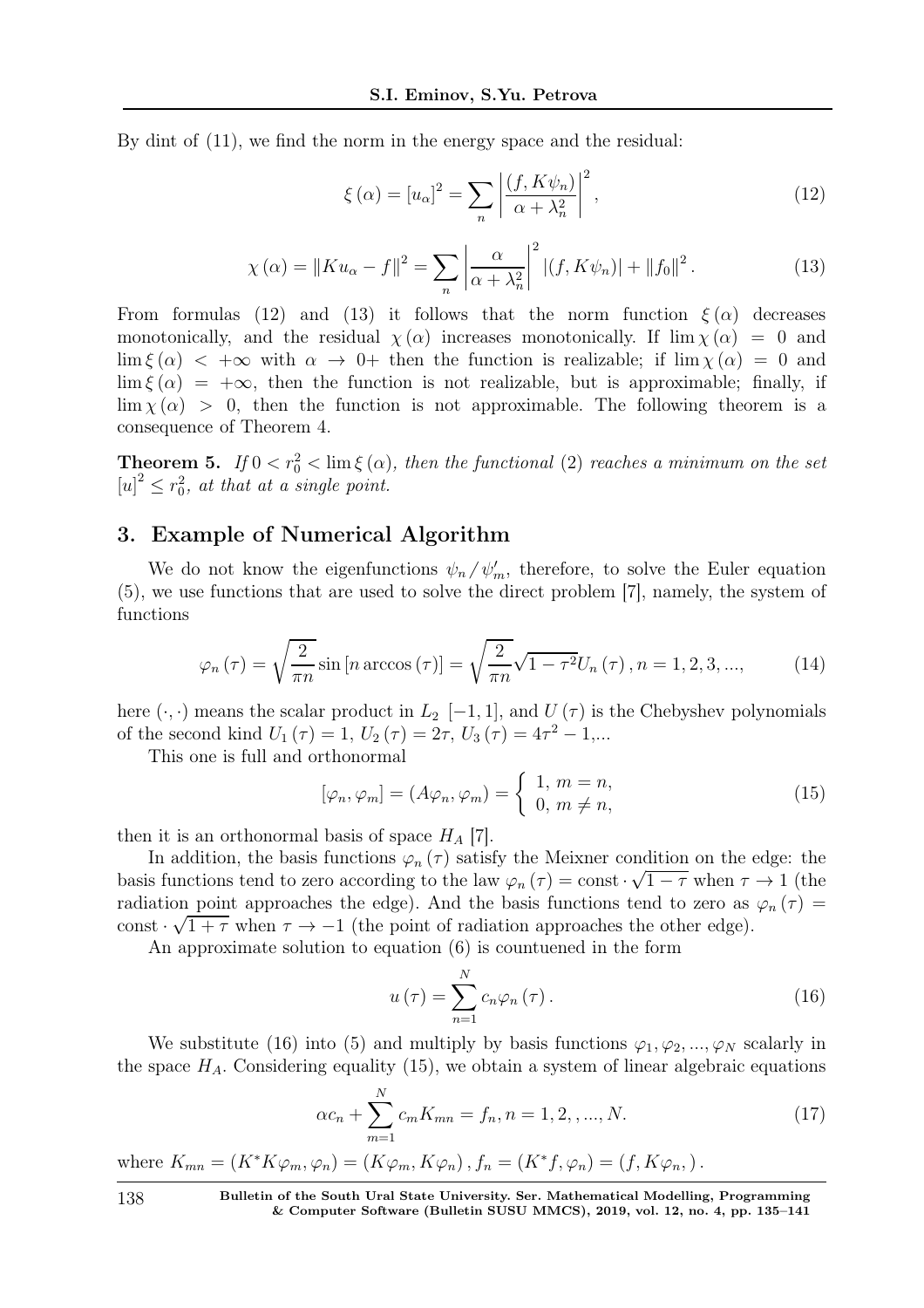After solving system (17), we find the approximate value of the norm and the residual:

$$
[u_{\alpha}] = \sqrt{\sum_{n=1}^{N} |c_{n}|^{2}}, ||K u_{\alpha} - f|| = \sqrt{\int_{-1}^{1} ||(K u_{\alpha})(\tau) - f(\tau)||^{2} d\tau}.
$$
 (18)

In conclusion, we consider a model example. After changing the variable, the connection between the surface currents and the radiation pattern for the band, is given by the following integral completely continuous operator:

$$
f(\tau) = Ku = \int_{-1}^{1} \exp\left(ikat\tau t\right)u\left(t\right)dt,\tag{19}
$$

where  $k = 2\pi/\lambda$  is a propagation number,  $\lambda$  is a wavelength, in calculations it is usually specified like  $a/\lambda$  the ratio of the half-width of the band to the wavelength. Table illustrates the convergence of the Galerkin method for small values of the parameter  $\alpha$ . The results obtained with  $N = 10$  and  $N = 20$  completely coincided, which indicates a good convergence of this numerical method.

#### Table

Internal convergence of the numerical method

|    | $\frac{a}{b} = 0, 5, \alpha = 0, 001$ |                         | $\frac{a}{b} = 0, 5, \alpha = 0, 000001$ |                        |
|----|---------------------------------------|-------------------------|------------------------------------------|------------------------|
|    | $ u_{\alpha} $                        | $  Ku_{\alpha}-f  $     | $ u_{\alpha} $                           | $\ K u_{\alpha} - f\ $ |
|    | 0,8014824                             | $\overline{0,07117072}$ | 0,8019675                                | 0,07116798             |
| 5  | 1,034875                              | 0,04108093              | 3,527968                                 | 0,002271569            |
| 10 | 1,034875                              | 0,0408093               | 3,527968                                 | 0,00271566             |
| 20 | 1,034875                              | 0.0408093               | 3,527968                                 | 0,00271566             |

#### Summary

Therefore, the following results were obtained.

1) In the energy space  $H_A$  of a positive definite self-adjoint operator it is proved that the Euler equation has a unique generalized or classical solution the direct diffraction problem on an unclosed cylindrical surface.

2) We study the properties of the solution  $u_{\alpha}$  to the Euler equation. We obtain explicit formulas for the norm and the residual, from which it follows that the norm is a decreasing function of the parameter  $\alpha$ , and the residual is a monotonically increasing function.

3) It is proved that the problem of finding the minimum of a residual has a unique solution on a set bounded in norm set in the energy space.

4) We obtain the formulas for finding the functionals of the norm and residual after solving the Euler integro-differential equation with a small parameter.

#### References

1. Bakhrakh L.D., Kremenetskiy S.D. Sintez izluchayushchikh sistem. Teoriya i metody rascheta [Synthesis of Radiating Systems (Theory and Methods of Calculation)]. Moscow, Sovetskoe radio, 1974. (in Russian)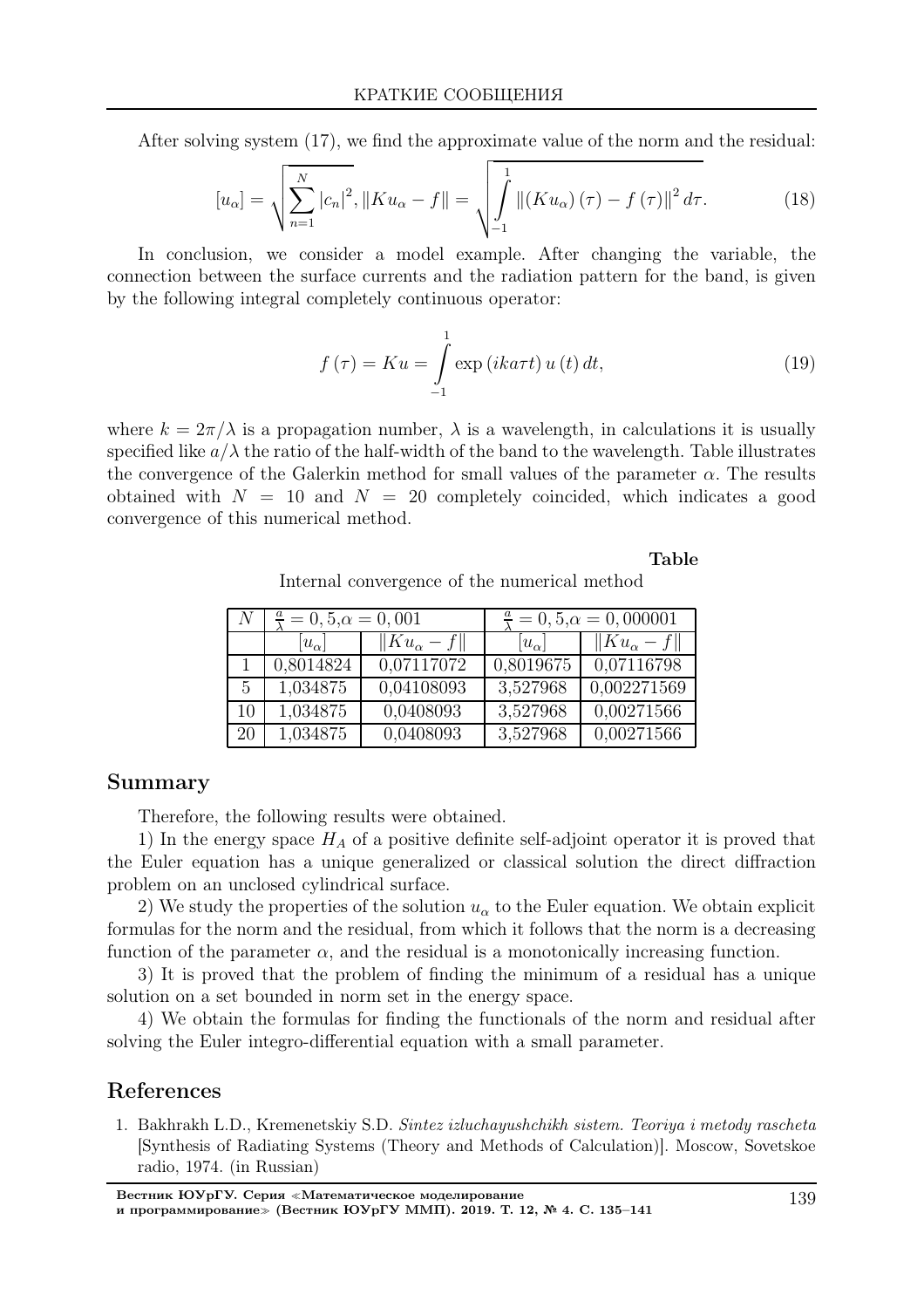- 2. Zakharov E.V., Pimenov Yu.V. Chislennyy analiz difraktsii radiovoln [Numerical Analysis of Radio Wave Diffraction]. Moscow, Radio i svyaz', 1982. (in Russian)
- 3. Katsenelenbaum B.Z. Problemy approksimiruemosti elektromagnitnogo polya [Electromagnetic Field Approximability Problems]. Moscow, Nauka, 1996. (in Russian)
- 4. Ivanov V.K., Vasin V.V.,Tanana V.P. Teoriya lineynykh nekorrektnykh zadach i ee prilozheniya [The Theory of Linear Ill-Posed Problems and Its Applications]. Moscow, Nauka, 1978. (in Russian)
- 5. Sochilin A.V., Eminova V.S., Eminov I.S. [The Galerkin Method in the Problem of Diffraction of the H-Polarization on a Cylindrical Surface]. Non-linear World, 2014, no. 6, pp. 26–31. (in Russian)
- 6. Mikhlin S.G. Lineynye uravneniya v chastnykh proizvodnykh [Linear Partial Differential Equations]. Moscow, Nauka, 1977.
- 7. Eminova V.S., Eminov S.I. [Justification of the Galerkin Method for Hypersingular Equations]. Journal of Computational Mathematics and Mathematical Physics, 2016, vol. 56, no. 3, pp. 432–440. (in Russian)
- 8. Sakhnovich L.A. [Equations with a Difference Kernel on a Finite Interval]. Russian Mathematical Surveys, 1980, vol. 35, no. 4, pp. 69–129. (in Russian)
- 9. Rudin W. Functional Analysis. N.Y., McGRAW-Hill Book Company, 1973.
- 10. Sukacheva T.G., Matveeva O.P. [Taylor Problem for the Zero-Order Model of an Incompressible Viscoelastic Fluid], Differential Equations, 2015, vol. 51, no. 6, pp. 783–791.

Received February 1, 2019

#### УДК 621.396+517.9 DOI: 10.14529/mmp190412

# СИНТЕЗ ПОВЕРХНОСТНЫХ H-ПОЛЯРИЗОВАННЫХ ТОКОВ НА НЕЗАМКНУТОЙ ЦИЛИНДРИЧЕСКОЙ ПОВЕРХНОСТИ

## С.И. Эминов<sup>1</sup>, С.Ю. Петрова<sup>2</sup>

<sup>1</sup>Новгородский государственный университет им. Ярослава Мудрого, г. Великий Новгород, Российская Федерация <sup>2</sup>Севастопольский государственный университет, г. Севастополь,

Российская Федерация

Работа посвящена обратным задачам дифракции электромагнитных волн, нахождению поверхностных H-поляризованных токов на незамкнутой цилиндрической поверхности по заданной диаграмме направленности. В основе работы лежит моделирование операторного уравнения с малым параметром. Оператор представлен в виде суммы положительно-определенного, непрерывно-обратимого оператора и компактного положительного оператора. Положительно-определенный оператор в точности совпадает с главным оператором соответствующей прямой задачи дифракции электромагнитных волн. Благодаря этому факту, решение смоделированного уравнения удовлетворяет нужным граничным условиям. И в этом новизна и отличие развитого в данной работе подхода от известных в научной литературе методов. В работе авторами разработана теория операторного уравнения с малым параметром и численный метод на основе полиномов Чебышева с весом, учитывающим поведение на границе. Показана эффективность численного метода.

Ключевые слова: обратная задача дифракции; уравнение с малым параметром; положительно-определенный оператор; вполне непрерывный оператор; гильбертово пространство.